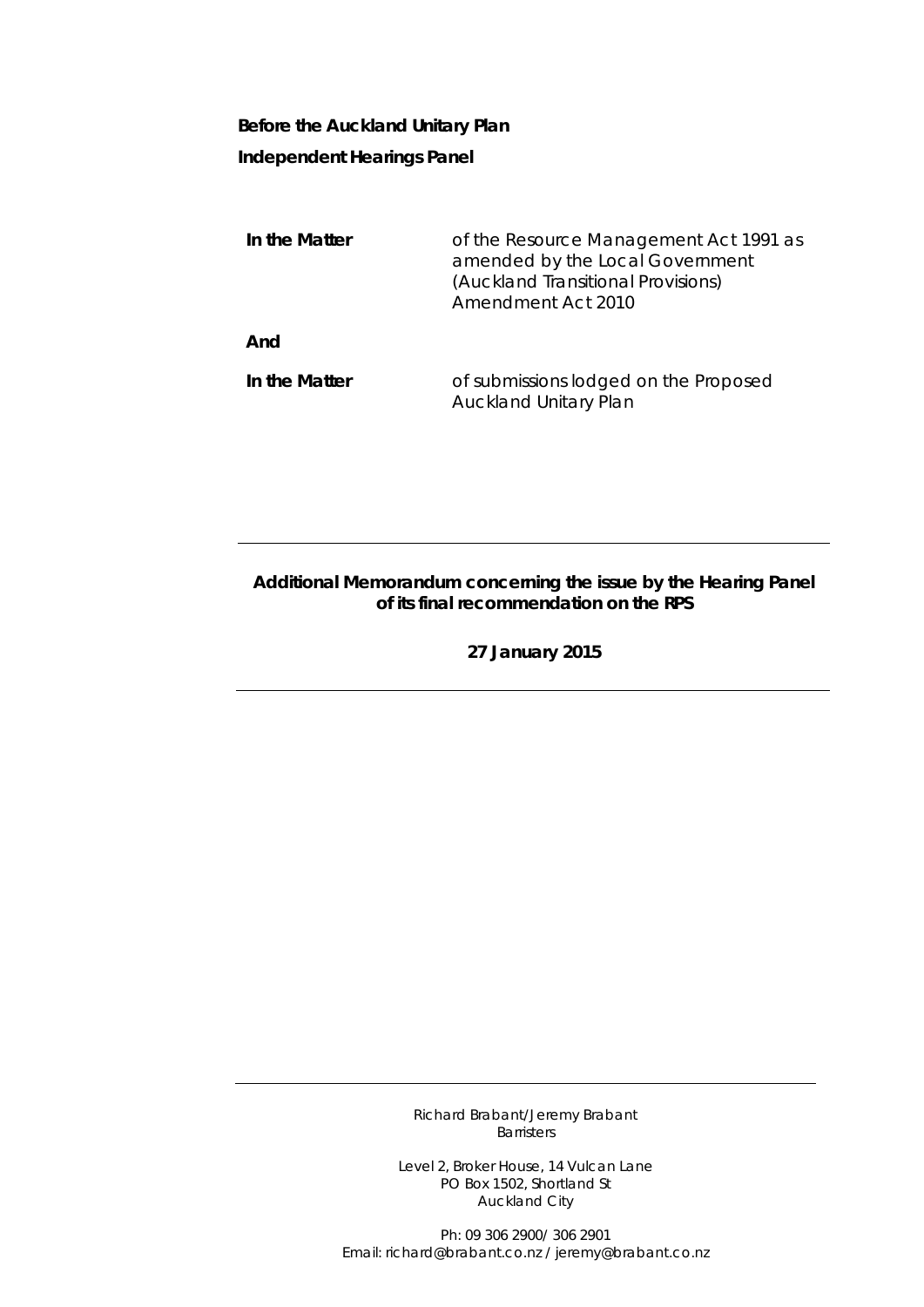## **May it please the Hearing Panel:**

- 1. I refer to the memorandum of counsel on behalf of the Auckland Council dated 22 January 2015, and the memorandum of Mr Allan dated 23 January 2015.
- 2. The purpose of this memorandum is not to revisit matters already covered in my earlier memorandum but to respond on what I respectfully submit are some key considerations.
- 3. My understanding is that no party involved in the hearings on the PAUP would wish to present evidence or make submissions in respect of the proposed Regional and District Plan provisions of the PAUP on the basis that the provisions of the operative Auckland RPS must be given effect to – reference  $s67(3)(c)$  and  $s75(3)(c)$  RMA.
- 4. There is now a proposed RPS (part of the Unitary Plan, but nonetheless a distinct and separate policy statement), and in accordance with s66(2)(a) and s74(2)(a)(i) the Hearing Panel (and all parties presenting submissions or evidence) must *have regard to* that proposed RPS.
- 5. It is suggested in the council memorandum (para 8.3) that the "context of the PAUP requires a different meaning to be given to 'regional policy statement' and 'regional plan'". In my submission the emphasis placed on the words "unless the context requires another meaning" is flawed. The words "In this Act" which precede those words do not enable the procedural arrangements provided for in the Local Government (Auckland Transitional) Act to provide a basis for setting aside the obligation to give effect to the operative RPS.
- 6. If there is no merit in making reference to, let alone giving effect to, the operative Regional Policy Statement at mediations, in evidence or at hearings a sound, defensible process should be followed to ensure that the ongoing hearing process is not "derailed" (to use an expression found in the Auckland Council memorandum) by a failure to comply with s67(3) and s75(3), as recommended by the Russell McVeagh memorandum. I support the promulgation of a regulation under s5 of the LG(AT)A.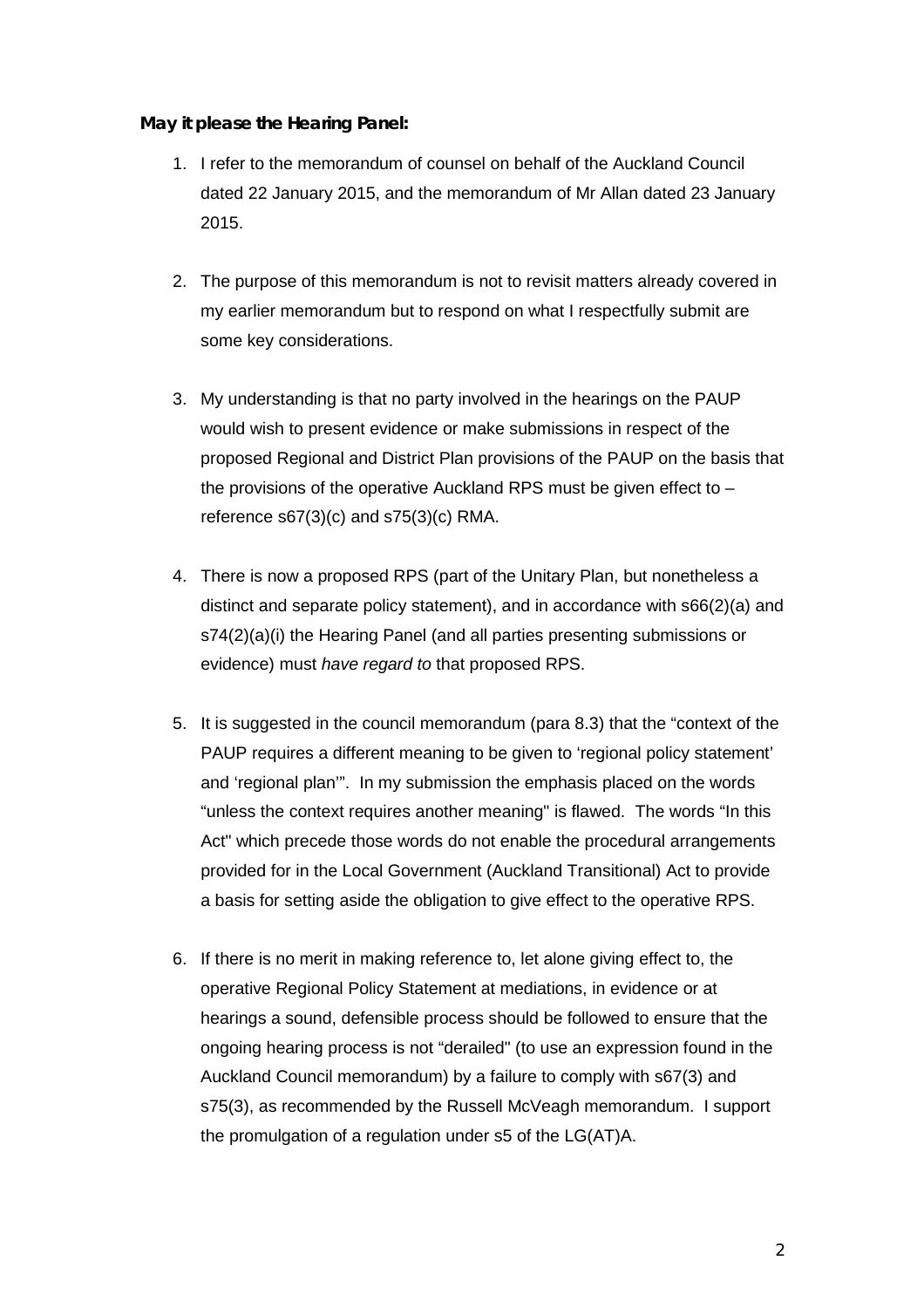- 7. In relation to how the Panel should proceed in relation to the proposed RPS provisions, I do not propose to revisit the options available, and acknowledge that they have been fully canvassed in the Auckland Council memorandum and by other parties. In my submission in order to give appropriate guidance and direction to witnesses and counsel it is necessary (at the least) for the Hearing Panel to provide what has being described by others as a "red-line version" of the proposed RPS provisions.
- 8. My remaining concern is that something less than an operative (new) RPS creates potential uncertainty, the prospect of challenge in another forum, and potentially lengthens (not shortens) the time required for mediations, hearings, the Panel's deliberations, the issue of recommendations by the Panel and the decision-making process required of the Auckland Council, because parties will rely on different versions of the proposed RPS provisions in dealing with the regional and district plan topics. This will make evidence more complex, and extend the time taken for hearings and deliberations, compared to there being a definitive version of the RPS provisions.
- 9. If the Hearing Panel were to undertake deliberations now on the RPS provisions and issue its formal recommendation (I note the memorandum for the Auckland Council acknowledges this is legally possible) I do not accept this results in the overall process being longer. It simply transfers the Panel's time in undertaking that work (and the time that will be needed for the Auckland Council to make a decision on that recommendation) forward within the allocated timeframe. Similarly, if there are to be an appeals to the Environment Court or a review challenge in the High Court in relation to the RPS provisions, the time it takes for that process to play out need be no different. In fact there may be advantages in having a decision or decisions from the Environment Court on key policy provisions to guide future hearings and deliberations. The risk of judicial review is arguably less if an operative RPS is established at this point as opposed to the hearing continuing on the basis that interim recommended provisions are relied upon from this point onwards, or nothing is decided until later in the process or everything is held over for a determination after all matters have been heard.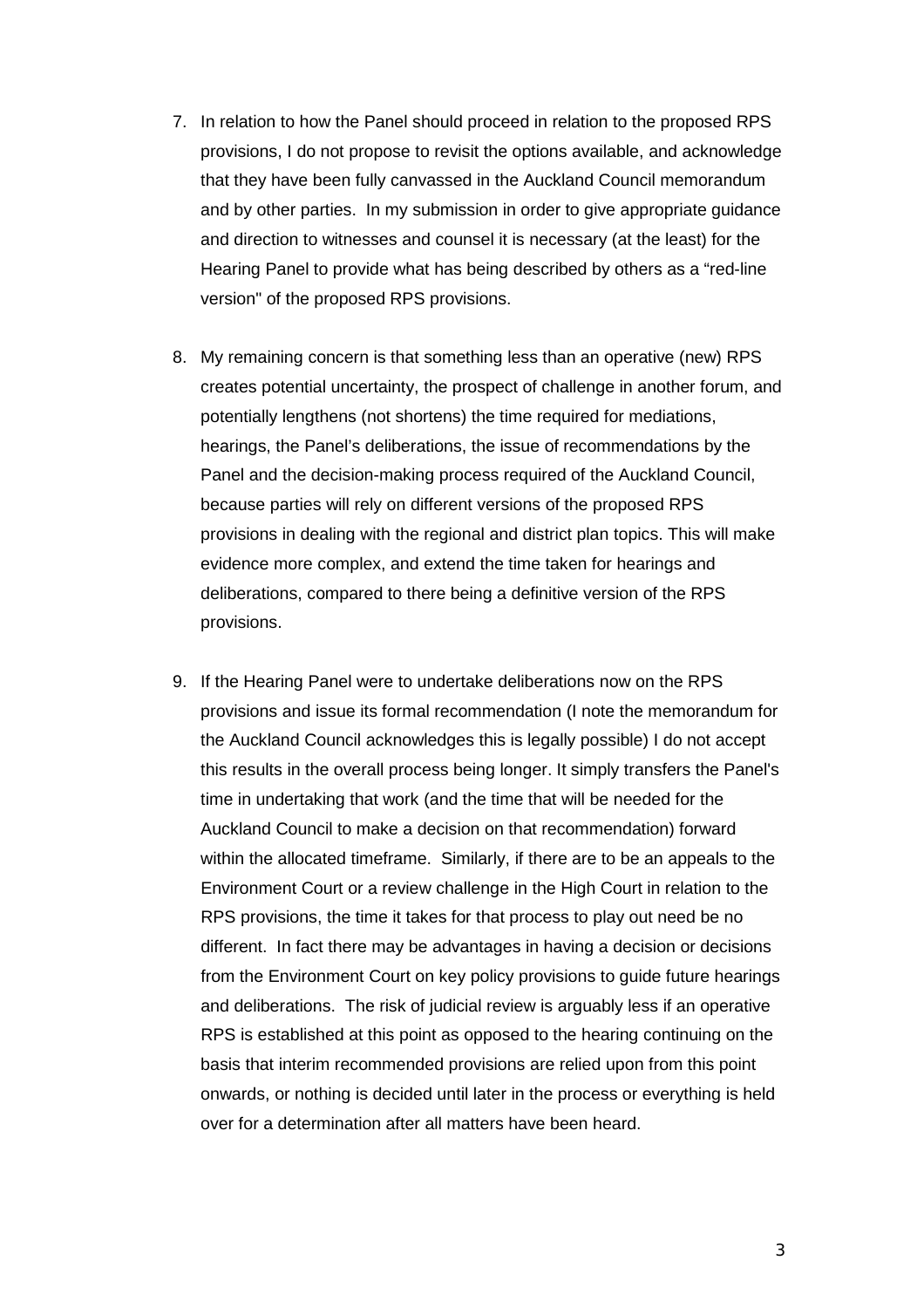- 10. A primary concern that I endeavoured to raise in my earlier memorandum and an issue not really addressed in the memorandum for the Auckland Council, is what proposed RPS provisions a witness preparing evidence in relation to Regional and District plan matters is to refer to. If the suggested "red-line" version is provided by the Hearing Panel (and is legally defensible) then that is an option, I agree.
- 11. An example of a major policy shift in Council evidence and submissions on the proposed RPS is Topic 10 where Council abandoned the concept of "special character" (and so the decisions of the Environment Court on PC163) and in reliance of submissions, argued for the quite different concept of "historic character". Mediation is soon on the proposed District Plan provisions, followed shortly after by evidence exchange and hearings (unless these are adjourned). Without a ruling on this by the Panel, the breadth of evidence necessary to cover both possibilities, and the consequences for the rules and assessment criteria will greatly extend the process - and make any concensus at mediation much less likely.
- 12. Where there are unresolved differences (and no decision or even a "red-line" version issued by the Hearing Panel) different experts (or submitters) and lawyers making submissions would be entitled to favour their own preference as to what the RPS wording should be and shape their plan evidence on that policy wording. For an expert giving evidence in accordance with the Environment Court Code of Conduct, I submit there would be an obligation to address the regional or district plan provisions by reference to other parties (including the Council) wording preferences. It has been suggested a mediated version could be relied upon and referred to only – but not all RPS topics were subject to mediation, and of course the Hearing Panel has not "signed off" any of the mediated provisions.
- 13. I appreciate a workable solution is possible, and I certainly submit that some directions from the Hearing Panel would be essential to prevent what I might describe as a "blow-out" in the production of evidence and legal submissions for the next stage.
- 14. I acknowledge that other hearings have considered proposed RPS and "lower order" plan provisions at the same time. The Auckland Council

4